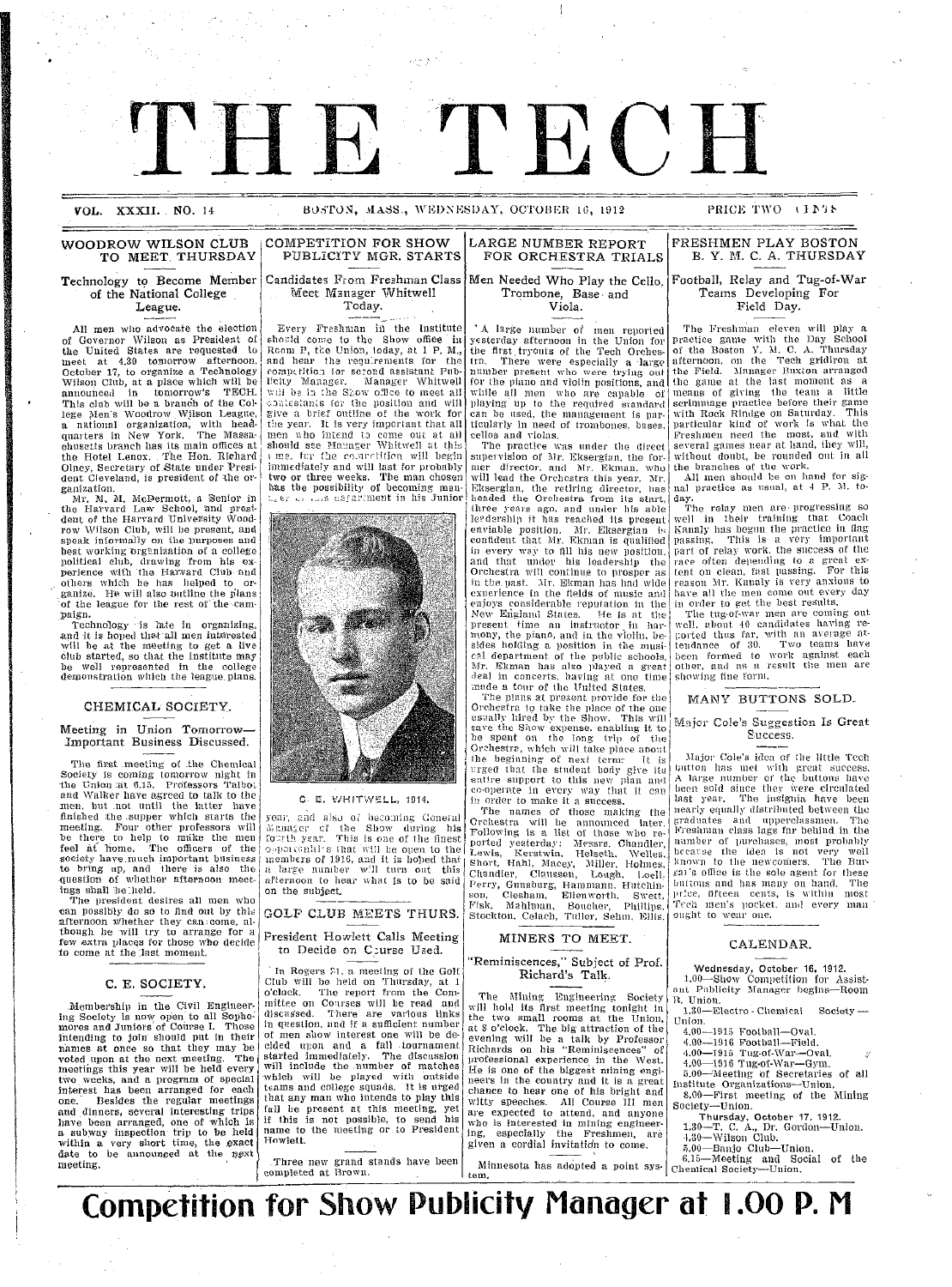

# Entered as second-class matter, Sept. 15,<br>1911, at the postoffice at Boston, Mass., under the act of Congress of March 3, 1879.

MANAGING BOARD.

- 
- 
- 

# Office, 42 Trinity Place<br>Phone—Back Bay 5527 or 2180.<br>Night Phone—Back Bay 5527.

Published daily, except Sunday, during<br>the college year by students of the Massa-<br>chusetts Institute of Technology.

Subscriptions. \$2.00 per year, in advance.<br>Single copies, 2 cents<br>Subscriptions within the Roston Postal<br>District and outside of the United States<br>outs be accompanied by postage at the<br>rate of one cent a copy.

WEDNESDAY, O 'FOBER 16, 1912

#### **OPPORTUNITIES**

Few cities offer as many opportunities to the student as Boston. He<br>has a titled free lectures given by<br>some of the world's most eminent men,<br>in all bianches of science and literature, may hear at a trifling cost the ature, may near at a timing cost tar.<br>wold's best masic see free of charge.<br>one of the finest American art mu-<br>seams, in fact may, if he wishes, be-<br>come conversant with all that is<br>broadening.

froadening.<br>Technology men should consider<br>well the excellent advantages that are<br>theirs for the asking and make every<br>effort to profit by them, for we as<br>students in a school that is admitted. students in a school that is admitted-<br>ly for specializing and rather narrow<br>training, are apt to allow ourselves<br>to become engrossed with our pro-<br>tessional work, a condition which,<br>mader ordinary conditions, often de-<br>fe begin within a fortuight, have become<br>some of the finest and highly prized<br>volumes on science and literature.<br>These lectures are free but admit-<br>tance is by ticket, information con-<br>cerning which may be had from the<br>office

 $\Lambda$ .

L.

 $\mathbf{C}$ 

 $\overline{\rm M}$ 

rogers Building,<br>The Museum of Fine Arts offers a<br>tree ticket to any student who will<br>apply for it and publishes in this pa-<br>per at various times during the year<br>notices of special exhibits and lectures  $\mathcal{C}$ .  $\overline{a}$ interest. Р.

These are but two of the many rare opportunities open to men. It is<br>our purpose to consider others in early issues.

#### PROGRESSIVE CLUB.

All members of the Progressive<br>Club who are voters in Boston will,<br>please, at their earliest convenience.<br>leave with one of the members of the Executive Committee, preferably<br>Executive Committee, preferably<br>President A. H. Waitt, their names<br>and addresses. This is quite neces-<br>sary in order that the State Commit-<br>tee may get in instant communication  ${\bf G}.$ with these men.

#### TENNIS CLUB ENTREES.

R. B. Haynes,  $1913$ , treasurer of the Tennis Club, will be in the Union Wednesday and Thursday at 1 o'clock.<br>to receive the entrance fees for the tennis tournament which starts next week, probably on Thursday. The fee is and seventy-five cents per team in the<br>doubles matches.

FOR T. C. A. THURSDAY Minister of Old South Church to Speak on "Religion as a Vital Force."

DR. GORDON WILL SPEAK

Dr. George A. Gordon, minister of<br>the Old Scuth Congregational Church.<br>Copley square, will speak at the T.<br>C. A. meeting this week, Thursday. His topic will be: "Religion as a Vital Force.

 $\frac{1}{2}$  Cordon is one of the foremost Dr. sortion is one of the foremost<br>men in the ministry today. He is a<br>leader in his denomination, and has leader in his denomination, and has<br>an international reputation. Two<br>years ago, at the biennial meeting of<br>the Congregational Churches of the<br>world, held at Edinburgh, Scotland.<br>Dr. Gordon was the man chosen to de-<br>liver shorn in Scotland, and he returned to<br>the country of his birth a leader in<br>the religious and philosophical thought of America, the country of his adoption.

adoption,<br>
Dr. Gordon is also well known as<br>
a writer. One of his best-known<br>
t-ooks, which has caused a great deal<br>
of discussion, is the one entitled<br>
"Religion and Miracle."

"Religion and Miracle."<br>The meeting is held in the Union at<br>1.30 tomorrow. Every Thursday, at<br>1.118 time, the T. C. A. has a good<br>speaker. The talks are brief and to<br>1.11e point; the meetings are purely in-<br>1.60 fromal, a Dr. Gordon.

#### MAIL AT THE CAGE.

The attached lists contains the names of the men that have letters for You them in the Cage, correct to October<sup>1</sup> It is the earnest desire of 15. It is the earnest desire of the<br>time of militte that these men will<br>call for their mail as soon as possible.<br>The number after a name indicates<br>that there is more than one letter: Y. G. Almoian,<br>D. B. Armstrong, R. M. Kennie,<br>J. L. Kennie, **E.** Kerr,<br>C. Laey,<br>O. Long,<br>R. Low,  $\mathbf{S}$ . Beale. G. H. Eeard, S. Baird (3). H. S. Benson, T. M. Mace,<br>A. McCurdy (2). **Bouchard** - Bouenard.<br>, H. Frackett,<br>W. Brett, Ñ۰ I. B. McDaniel. Bartner,<br>J. Burleigh, G. McLay,<br>Morrison,  $\ddot{R}$ 0. G. Nerton,<br>F. Oberg (2), H. Calder, K. Cashoun. B. Clark G. Petit. Corruibia (6), Sabsedo, E. Schabacker. DeVecchi. S. Devecent<br>S. Dodd.<br>D. A. Fales, W. Shakespeare.<br>W. Schaurte, J. I. Shii,<br>K. A. Scott,<br>F. S. Small. A. Gillis A. L. Grinaraes (2) M. Hastings. F. E. Snyder. A. C. Hawgood, Hawkins. W. Stevenson,  $M.A.Hernanidez (2) J. SteveB. A. F. Hill. A. E. Storm, A. F. Hill. D. M. Taylor. F. K. Hilms, T. G. Wong. T. G. Wong.$ W. A. Wylde,<br>W. A. Wylde,<br>Monsieur de Vignal M. Hohl (2), M. Ireland, W. W. Johnson,

#### LOWELL INSTITUTE.

The first lecture in this year's series<br>on courses will be given in Hunting-<br>ton Hall next Monday evening at 8<br>c'elock. It is one of a series on the<br>'Discovery of the Gases of the At-<br>mosphere," to be delivered by Sir-<br>Wil the early history of the atmos-<br>phere, and will take up carbon, di-<br>oxide, nitrogen and oxygen.

TECH  $\blacktriangleleft$ 

# **Morning Delivery**

THE TECH is prepared to deliver the paper before 3 a.m. to all students rooming on the following St. James Avenue, Newbury St. streets The Fenway, Westland Avenue, Huntington Ave., below Massachusetts Ave., St. Botolph and cross streets

## SEND A POSTAL TO CIRCULATION MANAGER

and the Service is yours. All men on these streets who have bought Subscription Books, can have this service by turning in Book to us with name and address.

## START YOUR TECH YEAR RIGHT.

equipment for the year is not complete unless it includes the Oliver Typewriter, Model Number Five. Your

Regardless of the work you may take up after you leave Technology, the Oliver Typewriter will be a necessity. Why not advantage of the opportunity to get The Oliver while Why not take you are studying? It is cheaper to do your own typewriting than than hire a stenographer.

can RENT the Number Five Model Oliver at the rate of 85.0 per month and when you have paid twenty consecutive months' rental, The Cliver will be presented to you without furthur expense.

Call at 146 CONGRESS ST. or Telephone Main 192 or 193

BETTER STILL. Make a date with the Oliver Man in the Tech Office any time that is convenient for you.

THE OLIVER TYPEWRITER CO.

STONE  $\boldsymbol{\mathcal{X}}$ 

CHARLE<sub>3</sub> A. STONE, '88 RUSSELL ROFB, '88 ELIOT WADSWORTH, '91

WEBSTER EDWIN S. WEBSTER, '88 HENRY G. BRADLEY, '91 DWIGHT P. ROBINSON '92 JOHN W. HALLOWELL

Securities of Public Service Corporations Under the Management of our Organization

STONE & WEBSTER **STONE & WEBSTER** 

**Engineering Corporation Management Association** GENERAL MANAGERS OF PUB-<br>LIC SERVICE CORPORATIONS CONSTRUCTING ENGINEERS

**SPECIAL DISCOUNT TO TECH MEN** A. G. MORSE, Tailor

FABRICS for SPRING and SUMMER wear are ready for your inspection at my new<br>quarters, Rooms 525 and 527, Phillips Building, 120 Tremont Street, Boston. PHILLIPS BUILDING<br>Telephone. Main 2117 120 TREMONT STREET



AMOS H. WHIPPLE, Proprieto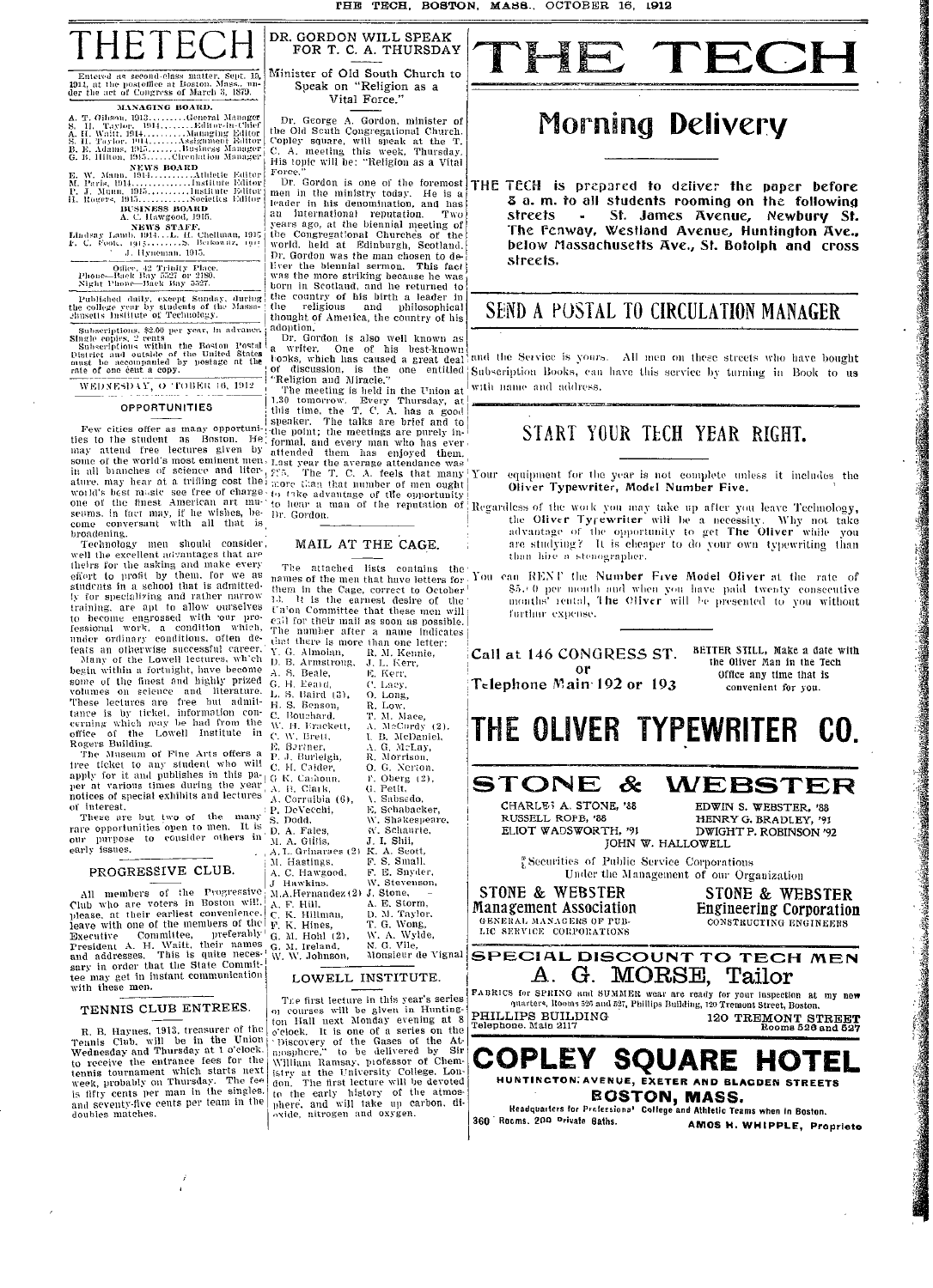THE TECH, BOSTON, MASS., OCTOBER 16, 1912



**Boylston Place**<br>Near Colonial Theatre Boston, Mass.

Tel. Oxford 2942

All Goods Required by Students at Maclachlan's 502 BOYLSTON STREET

**Drawing Instruments and Materials Fountain Pens** Text-Books



#### **FOR DRESS AFFAIRS**

Shirts and Collars must be absolutely<br>immacalate. Nothing less than absolutely<br>immacalate. Nothing less than absolutely<br>perfect laundering can be toler-<br>ated. We make a specialty of High<br>Class Laundry work. Send all kinds<br> you come to wear them they will be<br>found just as they should be and as you<br>would have them.

### CROWN LAUNDRY **510 Dudley Street**

TELEPHONE 691 ROXBURY

Why not join the

# 2nd Company **Coast Artillery CORPS**

#### Mass. Volunteer Militia?

The South Armory is now fully equipped. with up-to-date Fire Control and Range Finding equipment and guns will be installed the coming Winter. The work is technical and should be interesting to College men. Ten days tour of duty at the harbor forts.

Regular drills at the Armory Monday nights. Come and see us,

> Albert L. Kendall (M. I. T. '94) Capt. Coast Artillery Corps M. V. M.<br>Commanding Second C o m p a n y

**SOUTHWELL\*S LAUNDRY HIGH GRADE WORK<br>at Reasonable Rates 66 Huntington Avenue** Boston, Mass.

CATHOLICS MEET FOR FIRST TIME IN UNION Plan to Have Talks On Evolu- $\lim_{x \to -}$  Larger Number of Men Expected.

The first meeting of the Technology<br>Catholic Club was held last night in<br>the Union, and attended by about  $45$ ,<br>of the Catholics at the Institute.<br>Fresident L. S. Waish, Father Scan-<br>ton, the Spiritual Director of the Clu and several members of the club ad-<br>dressed the fellows.<br>Mr. Walsh welcomed the new men

to the club and said he was gratified to see so many men at the first meeting. He spoke of the scope and the doings of the club, its purpose to get the Catholics at the Institute together<br>and learn to know each other as<br>Catholics. He also spoke of the social activity of the club which is carried on by the monthly meetings and dinners held in the Union, and ending unners nent in the canon, and ending<br>top with the big annual dance, which<br>was held last year at the Somerset.

Father Scanion, S. J., was then in-<br>troduced and told of some of the do-<br>ings of the club in the past. Last ings of the club in the past. Last year, he said, they averaged about 60 men at the monthly meetings, but he hopes that this will be increased to 75 this year. Men coming from  $\sin \theta$  all over the world to the Institute ar exist of great interest to Technology<br>men. He has arranged to have two<br>or three talks on evolution, which<br>proved such an interesting topic last year.

The secretary-treasurer, Mr. L. F The secretary-treasurer,  $\hat{m}r$ , L. F<br>Walsh, took advantage of the oppor-<br>tunity to ask the men for dues. The<br>vice-president, R. A. Richards, T. D.<br>Downey, who has been with the club<br>several years and watched its growth several years and watched its growth<br>with interest, and R. A. Murphy, an<br>active member, told the men of the<br>advantages of belonging to the club<br>After a tew selections on the piano<br>by F. P. Scully, the men were served<br>sandw

CHANGE IN BANJO CLUB. Will Have More Instruments

# Prize Year Expected.

The Banjo Club opened the musical<br>season at the Institute with its first rehearsal, held in the Union last Monday afternoon. A large number of new men came out, besides practically

new men came out, besides practically<br>the whole of last year's club.<br>This year promises to be one of the<br>best in the club's history though it<br>has had some very successful seasons.<br>Perhaps few Institute men know that Technology has turned out some of the best banjo clubs in the country. At one time the Institute players won<br>a competitive prize from eight professional clubs.

A change is to be made this year<br>in the instrumentation of the club. Mandolas are to be introduced, and<br>more guitars used. The club will<br>then consist of first and second ban jos, piecolo banjos, mandolas, guitars, cellos and traps. Anyone having a jos, piecīno banjos, mandonas, gautas, apiedades and traps. Anyone having a speaking acquaintance with any of these instruments will be heartily welcomed by the clubs. Rehearsals are held in the Union every Monday and Thur of

The Executive Committee at Le-<br>land Stanford University has decided<br>to include work on the Daily Palo<br>Alto, the College paper, in the num-<br>ber of the student activities. Here<br>after the editor will receive a gold<br>medal, the medals. **START RESEARCHERS** 



Technology Men will make no mistake in depending upon this Great Store for the Newest and Best Ideas in

Clothing, Hats, Shirts, Haberdashery, Shoes, Hosiery

and in fact everything – that<sup>s</sup> has a place in the College man's wardrobe.

All Men's Goods are in our men's store "section separate from other parts of the store and having direct entrances from Avon and Summer Streets.

# Jordan Marsh Co.